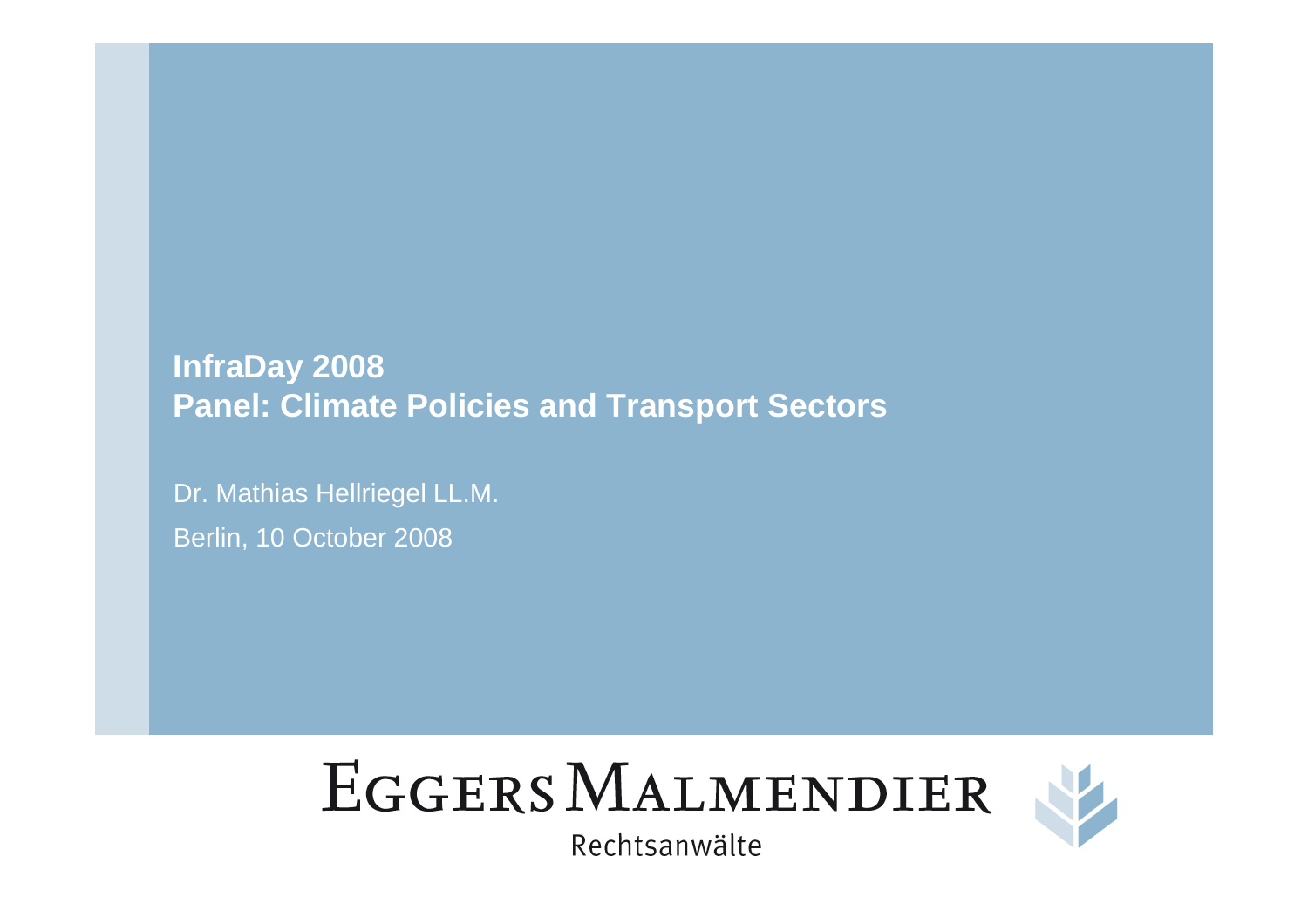### **Total CO2 emissions (Germany 2005)**



**As the transport sector is a key contributor to greenhouse gas emissions and thus to climate change**

**and as the passenger and freight transport volume increases more rapidly than economic growth**

**the transport sector has to play significant role when trying to reach emission reductiongoals and fighting climate change**

**at the same time, however, mobility is vitally important** 



http://www.internationaltransportforum.org/

EGGERS MALMENDIER Rechtsanwälte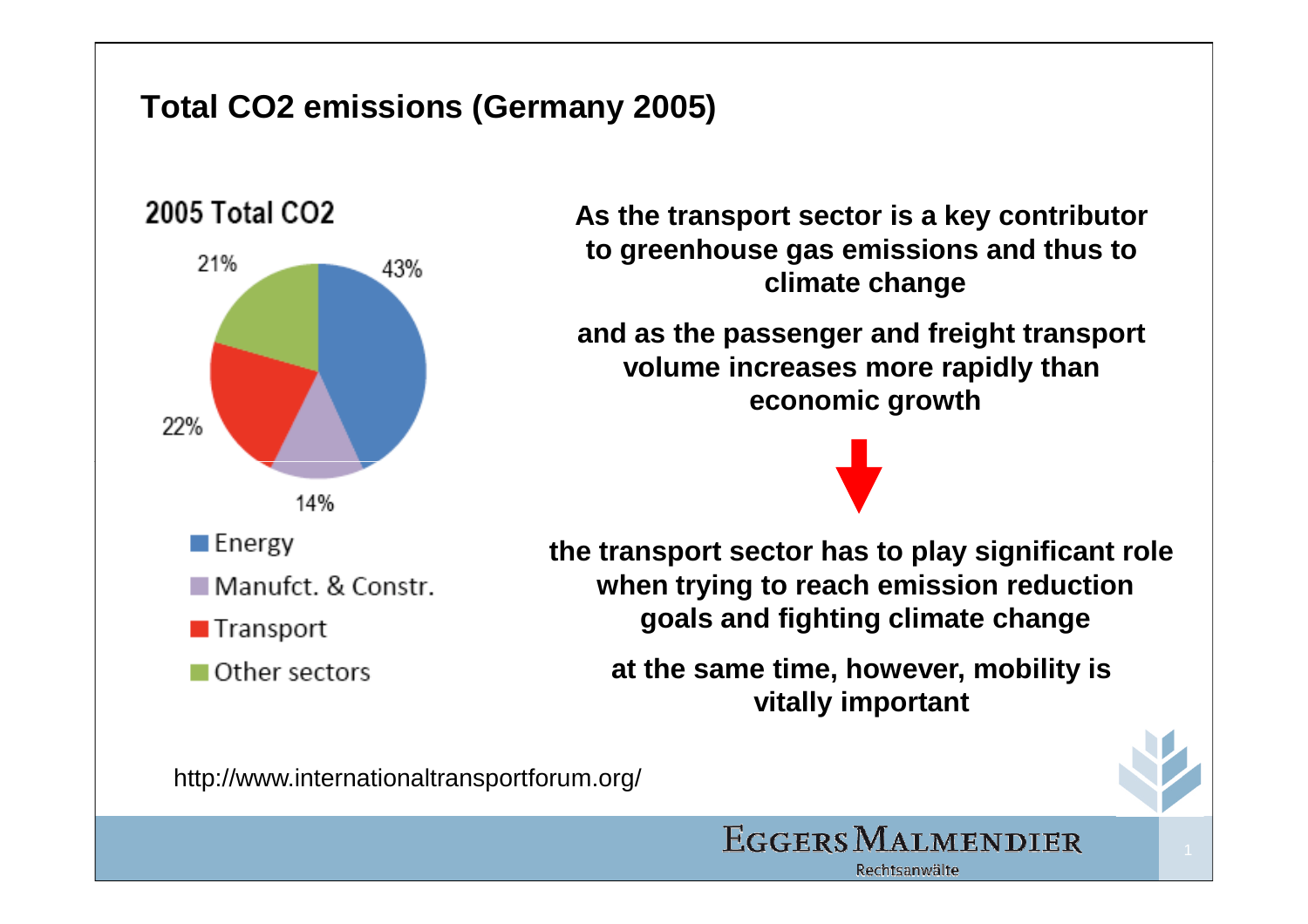### **Transport CO2 emissions (Germany 2005)**



**Among the transport sectors road traffic is by far emitting most greenhouse gases** 

**Different share in the contribution to climate change and different way of generatingpower for transport demand different strategies to be pursued for the individualtransport sectors**

**EGGERS MALMENDIER** 

Rechtsanwälte



2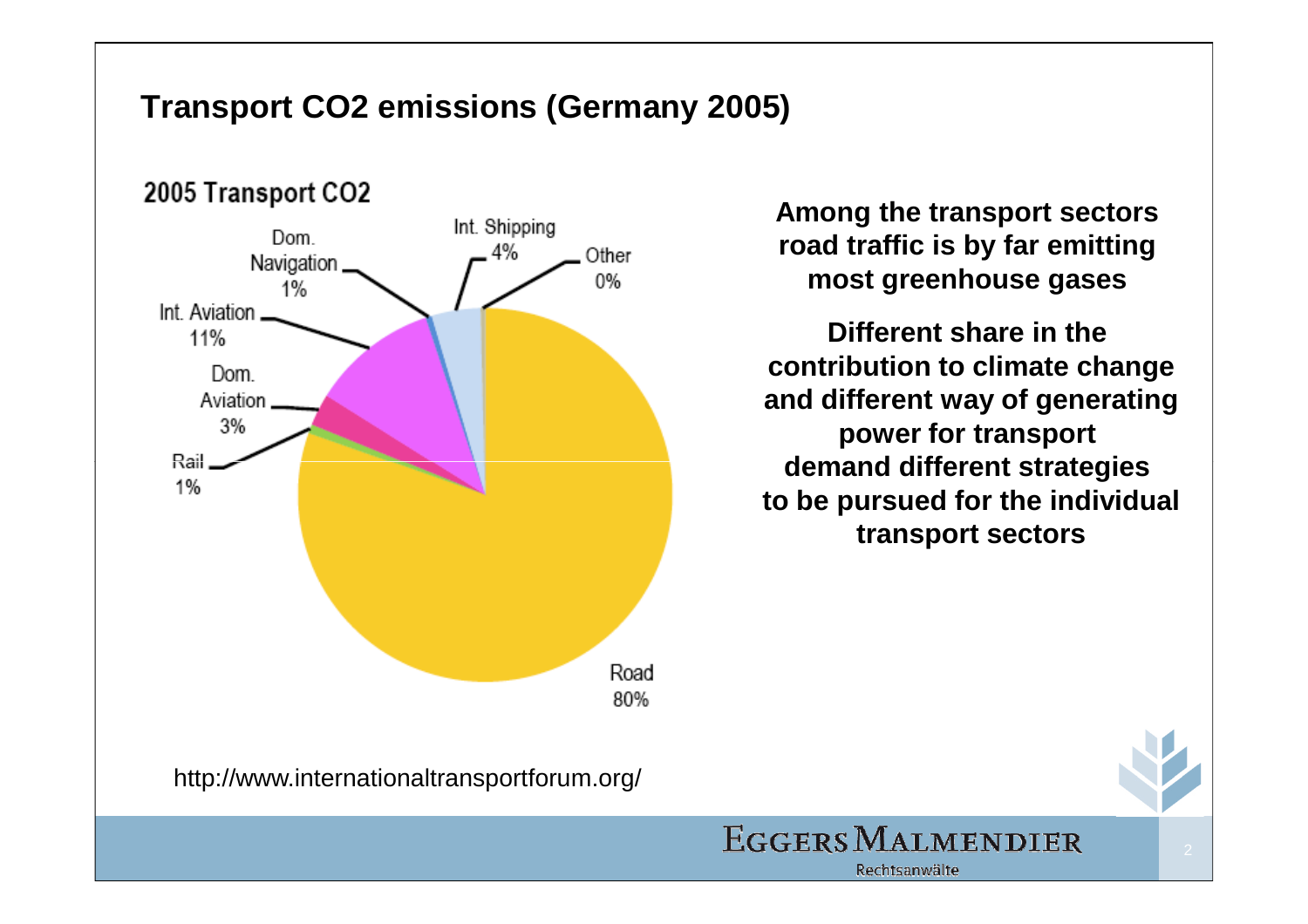### **Is there a regulation need …**

- … or can the market manage this?
- Π **Need for regulation results from market failure**
- Π **Typical market failures resulting in a need for regulation are:**
	- $\blacktriangleright$ Risk of monopoly
	- $\blacktriangleright$ Collective action, or public good
	- $\blacktriangleright$ Inadequate information
	- $\blacktriangleright$ Unseen externalities
- Π **Market failure is typical for the transport sector:**
	- $\blacktriangleright$  monopolies in transport networks and infrastructure (highways, railroads, airports and harbours; in the latter only supra-regional competition)
	- $\blacktriangleright$ externalities, i.e. damage to the environment as public good

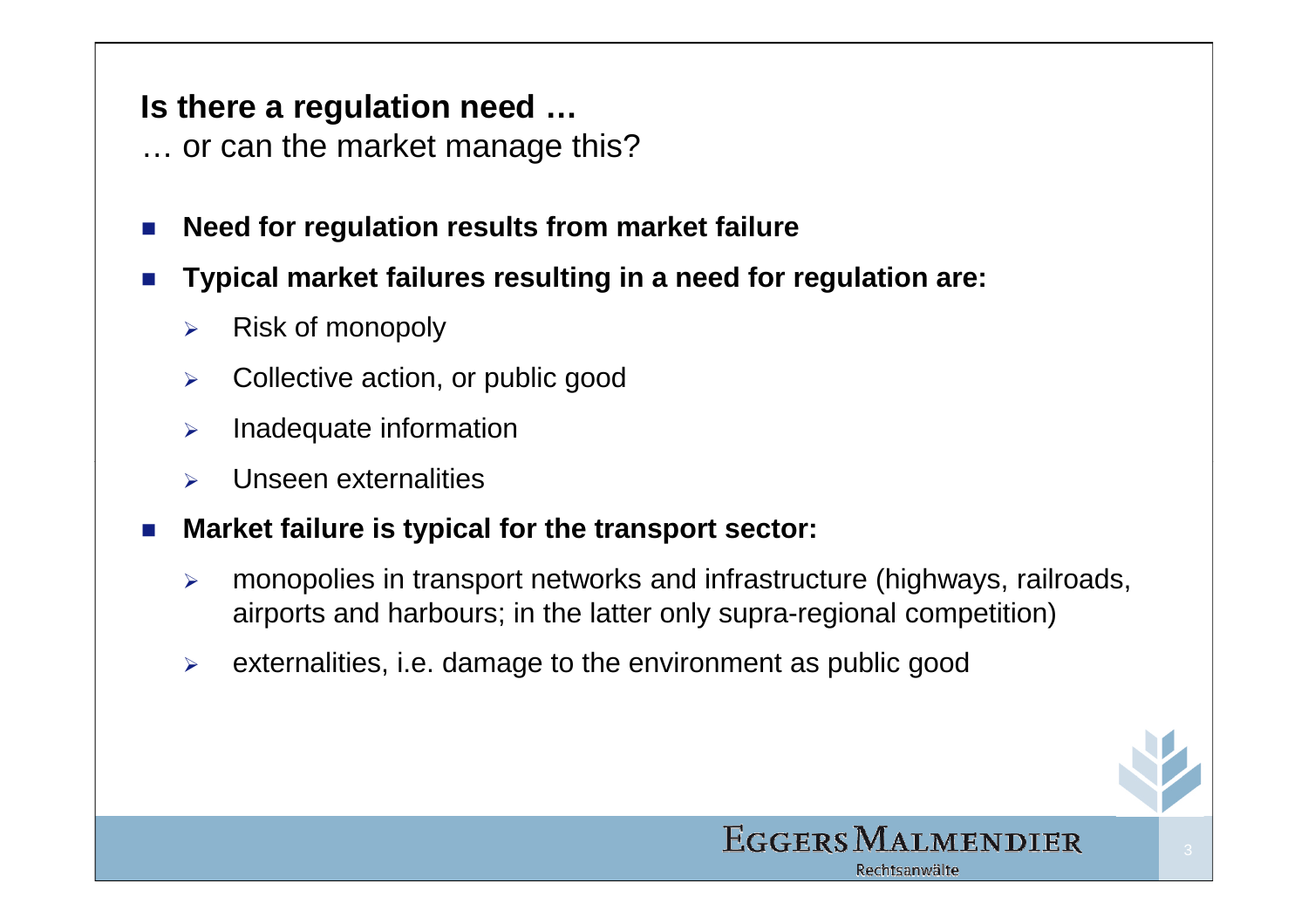#### Π **Direct and Indirect instruments for regulation**

- $\blacktriangleright$  promoting the use of renewable energies and higher energy efficiency, the latter to be achieved for the vehicles and the relevant infrastructure
- $\blacktriangleright$ Germany: Integrated Energy and Climate Programme, August 2007

#### Ŧ **Direct instruments**

- $\blacktriangleright$  planning and approval with environmental impact assessment (in particular, to avoid bottlenecks and congestions)
- $\blacktriangleright$ prohibitions (e.g. environmental zone)
- $\blacktriangleright$ imperatives (e.g. End-of-life Vehicle Regulations)

#### Π **Indirect instruments**

- $\blacktriangleright$ market instruments (emission trading scheme)
- $\blacktriangleright$ subsidies (e.g. biofuels, feed-in tariffs, low-emission vessels)
- $\blacktriangleright$ tax instruments (e.g. eco tax; emissions-based vehicle tax)

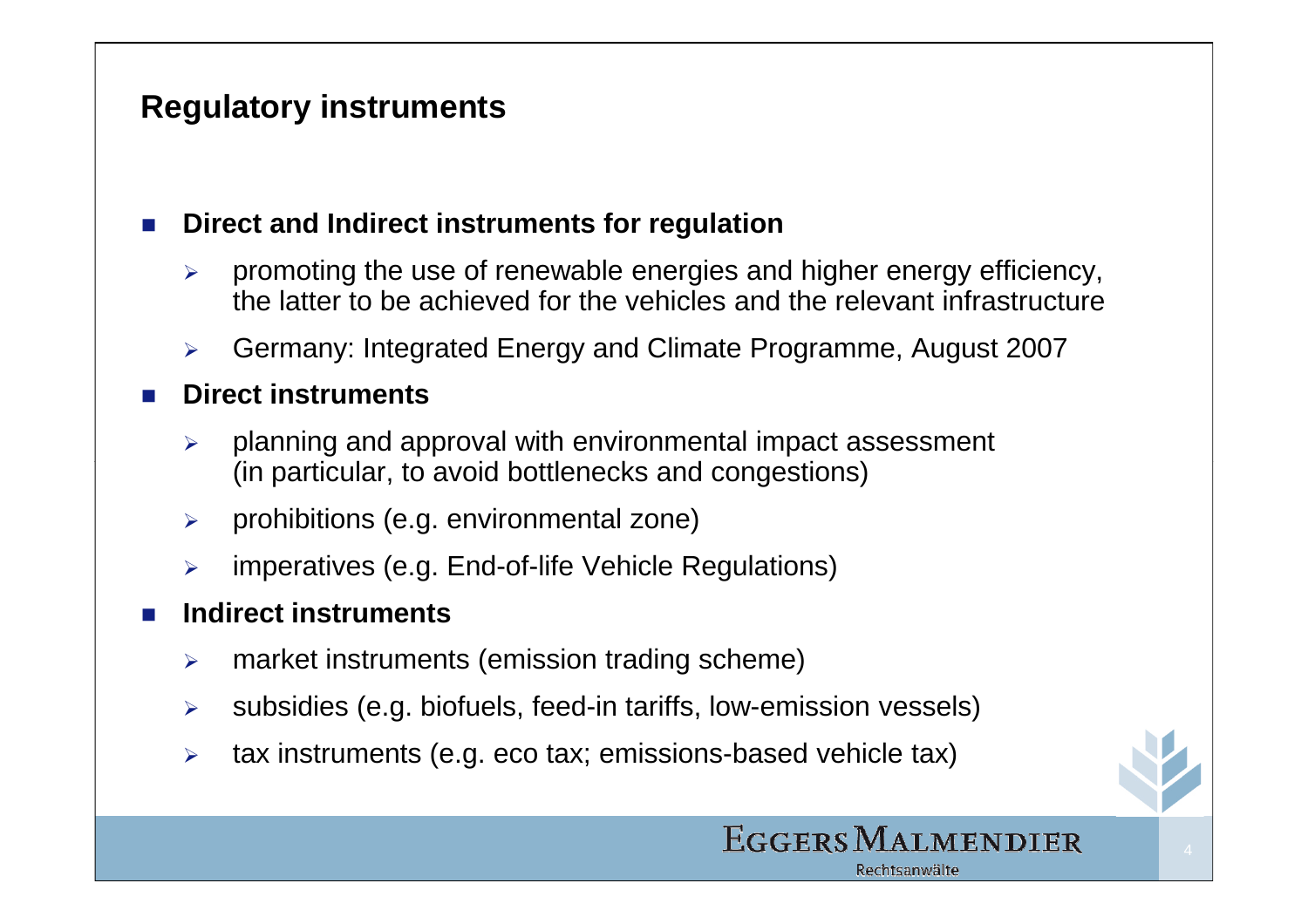Road sector (being responsible for most of the emission)

#### Π **Heavy Goods Vehicle Toll**

 $\blacktriangleright$  German Government has proposed an amendment to the HGV Toll Ordinance to ensure that in future the burden on low-emission trucks will be eased while vehicles with higher emissions will face higher charges

# **Vehicle Tax**

 $\blacktriangleright$  the German Government proposed a reform of the vehicle tax to be calculated on the basis of a vehicle's emissions rather than engine capacity

#### **The State Increasing share of renewables**

 $\blacktriangleright$  the German Government intended an amendment to the Biofuel Quota Act and the Fuel Quality Ordinance in order to increase the share of biofuels

#### $\sim$ **Energy efficieny of vehicles**

 $\blacktriangleright$  introduce binding limits for CO2 emissions on a European level (cp. decision of the European Parliament of 25 September 2008)

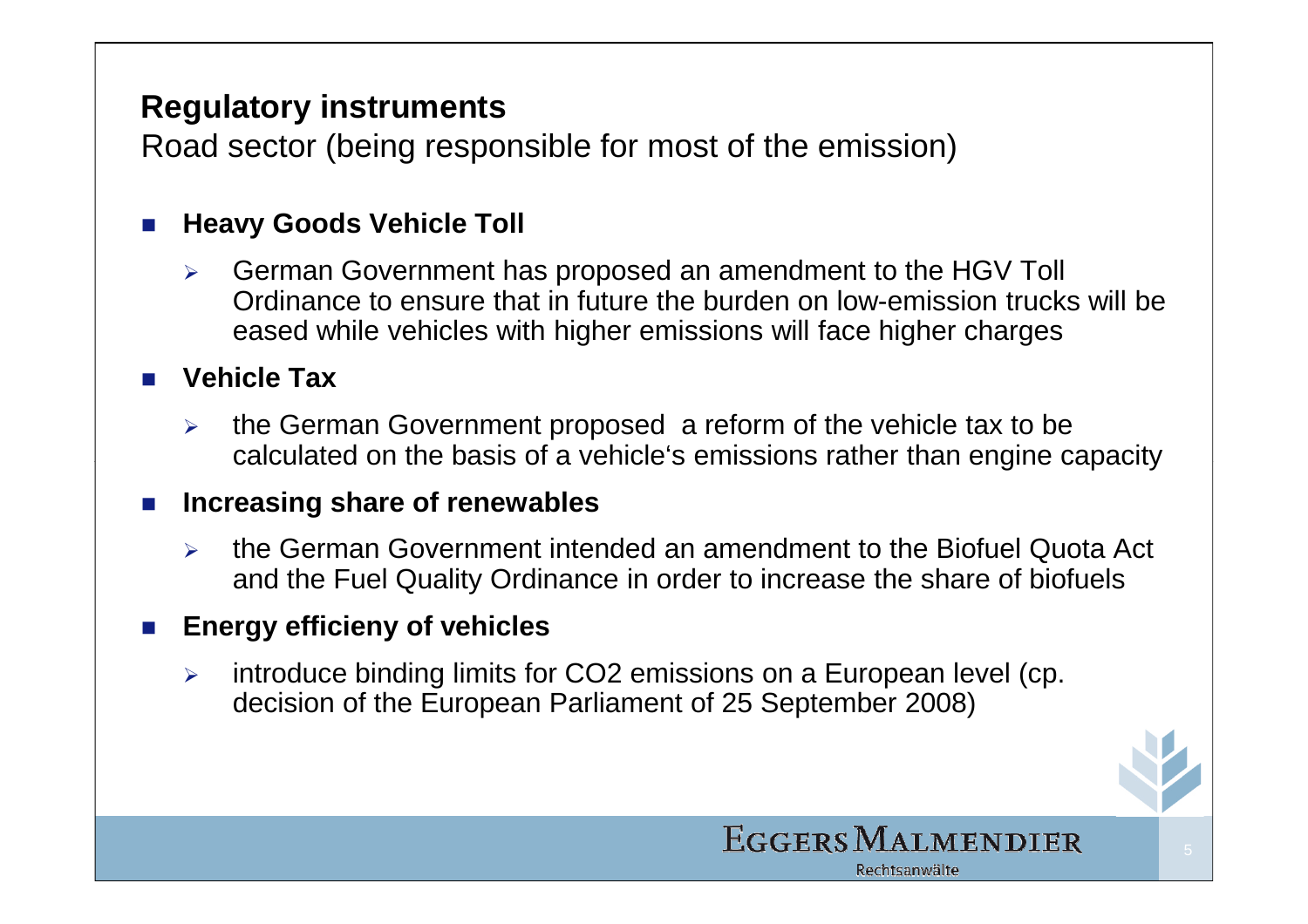Air and ship transport

#### Π **Air traffic**

- $\blacktriangleright$  necessity of regulating has been agreed upon on a European level as air traffic is the second largest emitter within the transport sector
- > thus, inclusion of air traffic from 2012 on in the emission trading scheme has been agreed on a EU level
- $\blacktriangleright$  in the beginning emissions from aviation will be capped at 97% of their average 2004-2006 level; this will decrease to 95% from 2013 onwards;at the beginning 15% of the allowances will be auctioned

#### Π **Ship transport**

- $\blacktriangleright$  freight transport via ship is considered to have a very good ecobalance compared to other modes of freight transport
- $\blacktriangleright$  thus, no legislation on European or national level in regard of climate change issues in connection with freight transport
- $\blacktriangleright$  however, energy efficiency of vessels (in particular, cruisers) and steam emissions at the sea remain under discussion and may become regulated

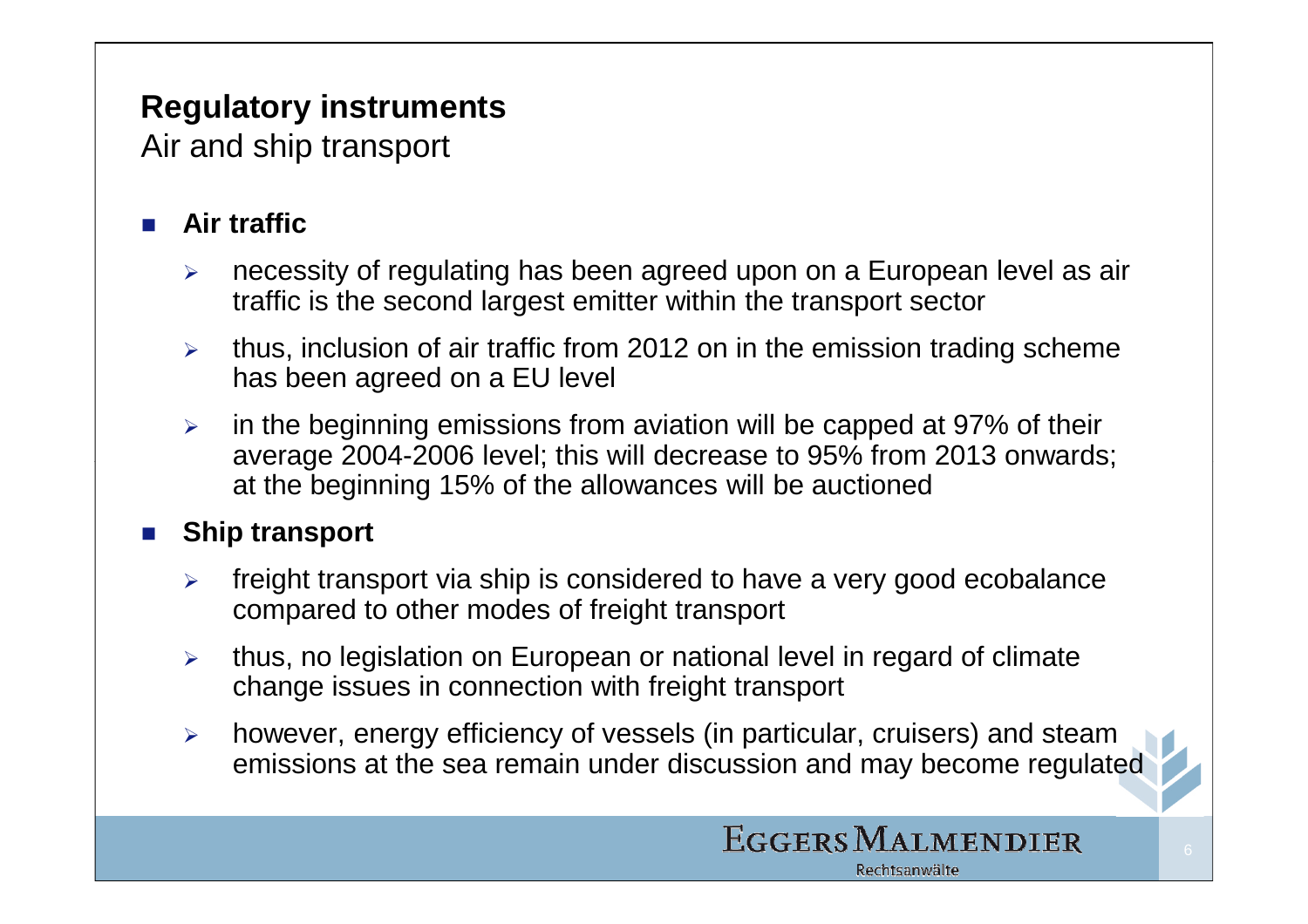Railway sector

#### Π **Railway transport is generally considered to be "climate friendly"**

- $\blacktriangleright$ resulting from the low quantity of CO2 emissions per passenger or ton
- $\blacktriangleright$  besides that railway transport depends largely on (electric) power supply and does not generate its own power (in contrast to all other transport sectors)
- $\blacktriangleright$  moreover, the power generated for railway transportation has already given its share because of the inclusion in the emissions trading scheme directive
- $\blacktriangleright$ in conclusion, "heavy regulation" does not seem to be indicated
- Ŧ **Nevertheless, railway transport may contribute to fighting climate change**
	- $\blacktriangleright$ energy efficient train operation vs. provisions under railway safety laws
	- $\blacktriangleright$  charging environmental costs by taking costs of environmental effects into account when calculating infrastructure charges
	- $\blacktriangleright$  finally, vehicle efficiency should be promoted (in particular, in public procurement proceedings)



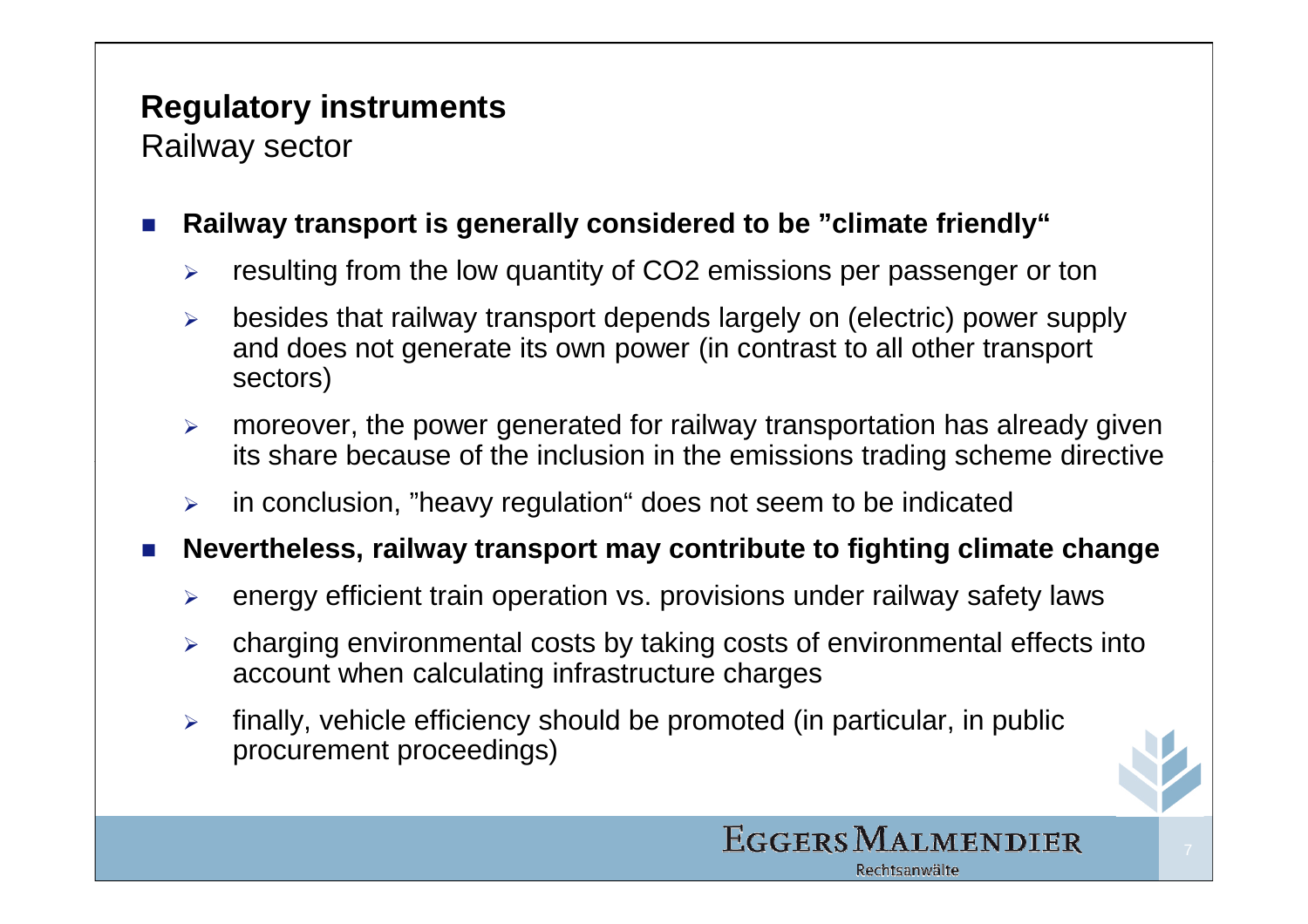### **Conclusion**

- Π Regulating the climate effects of transportation is necessary in order to effectively tackle climate change and global warming
- Ŧ Legislative activities on regulating the different transport sectors can be noticed on European and national level and for all transport sectors
- $\sim$  Current legislation projects include the particularities of each sector by applying and adopting the key climate change instruments (ETS; renewables; energy efficiency, in particular, with regard to traffic congestion and vessels)
- $\sim$  In addition, a promotion of a modal shift (and intermodality) can contribute to reducing the environmental impacts of transport
- Π There is still strong opposition to transport-related regulation of climate change, e.g. the "sudden death" of the German Government's initiatives on reforming the vehicle tax and increasing the share of biofuels
- Π Thus, international and European solutions are to be preferred